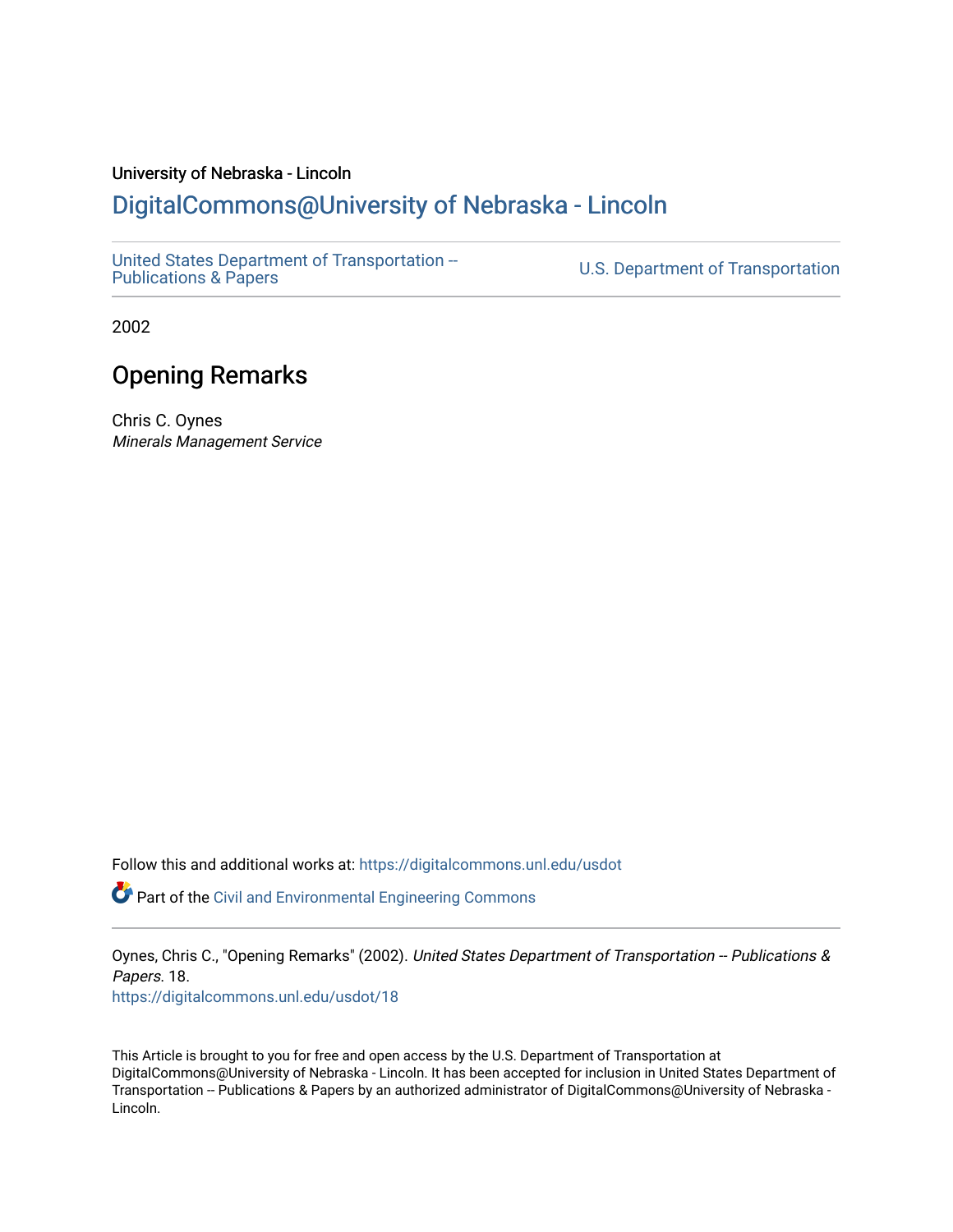## **2nd International Workshop on Human Factors in Offshore Operations**



Opening Remarks by Chris C. Oynes Regional Director, Gulf of Mexico Region Minerals Management ServiceApril 8, 2002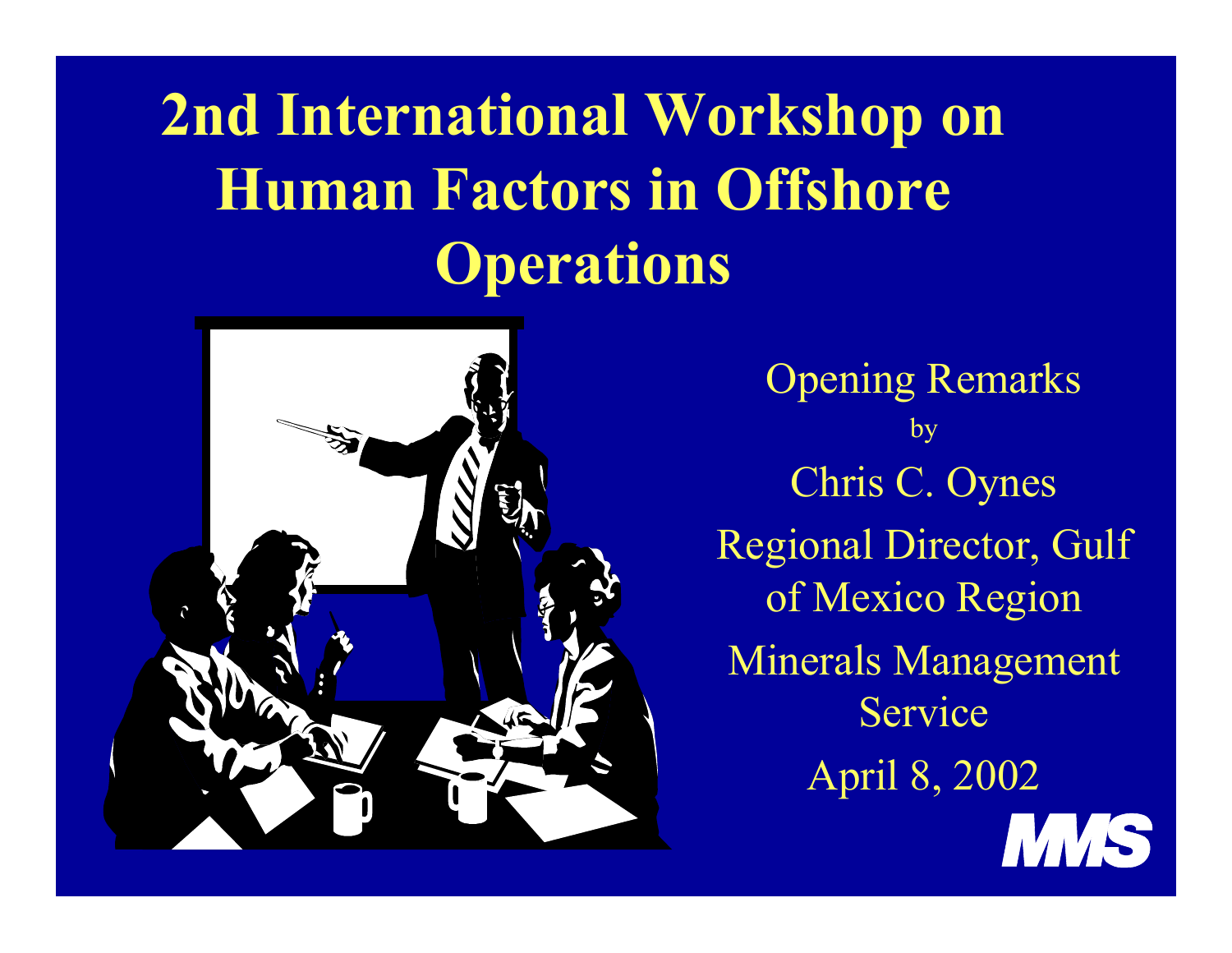# **Industry Changes Since 1996**

- A lot has happened since the first workshop in 1996
	- ♦ We have continued moving into deeper and deeper waters in search of resources.
	- ♦ The industry continues to develop new technology at a record pace.
	- ♦ There has been a great number of mergers in industry, resulting in fewer, but much larger companies.
	- ♦ Small, independent operators play a major role in the Gulf of Mexico, especially on the shelf.
	- ♦ Opportune to meet and discuss Human Factors

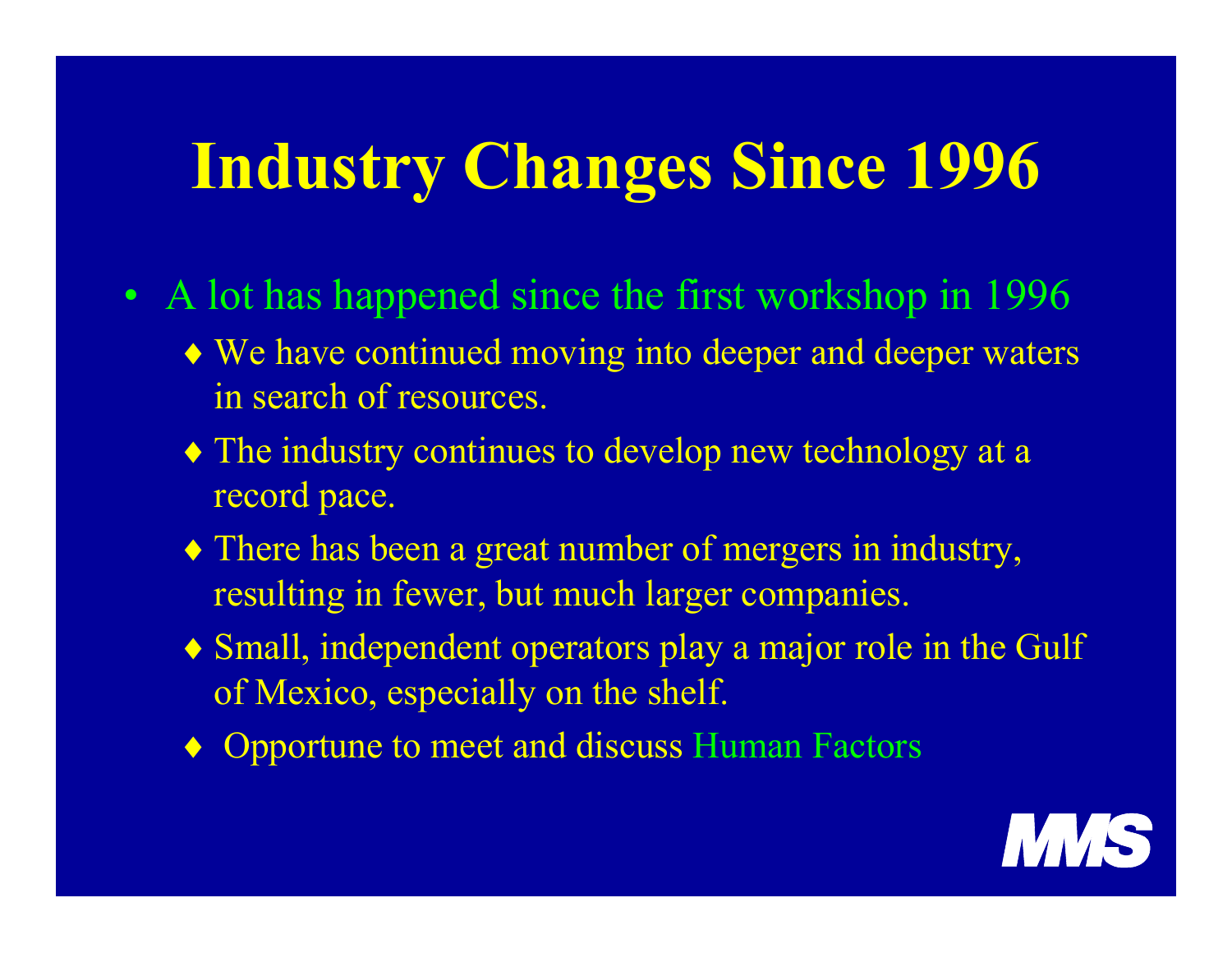### **Human Factors**

"It's not the panacea for today's problems." Taf Powell UK HSE

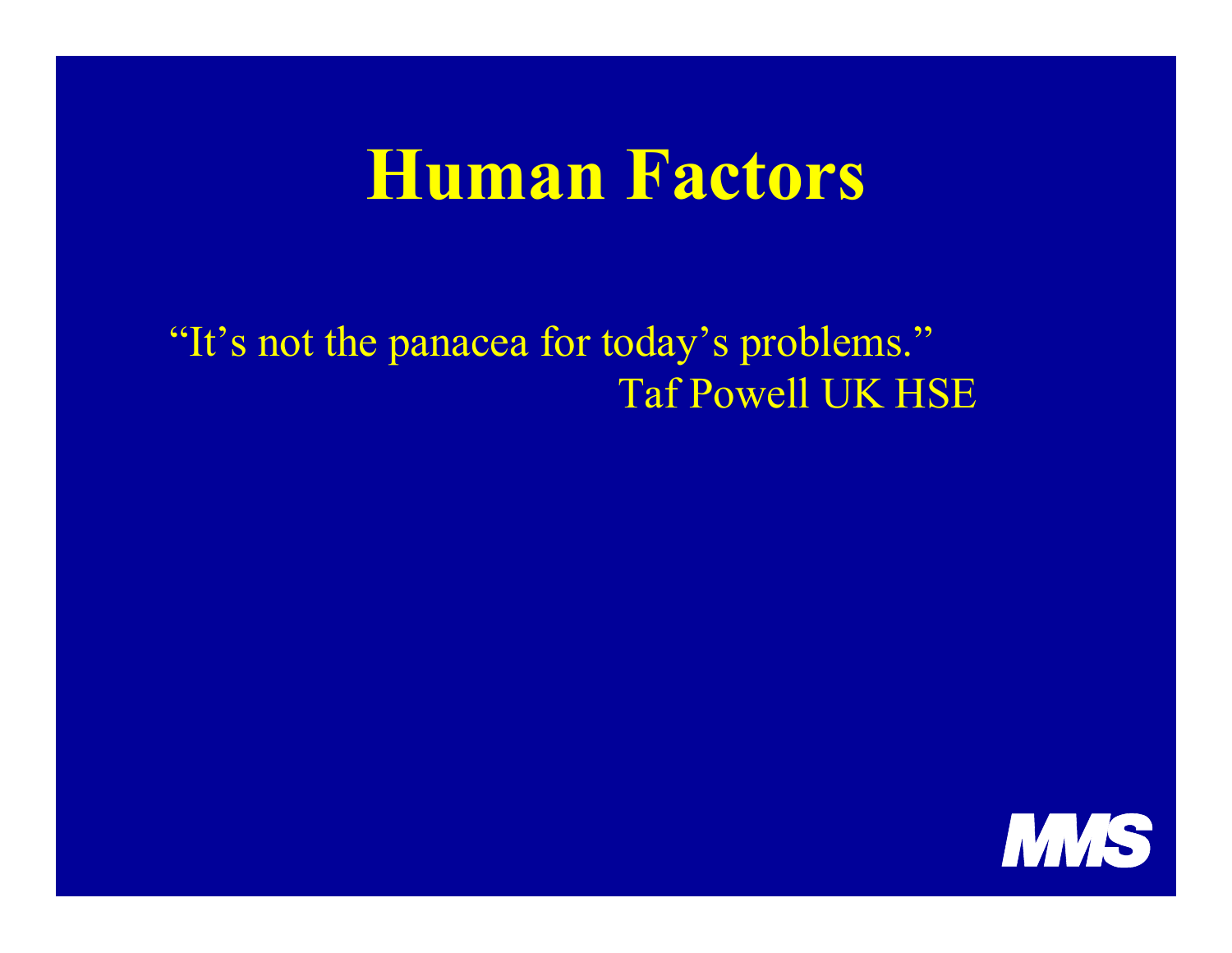# **MMS Responsibilities Responsibilities**

 **Administration of Administration of1.76 billion acres on the OCS 1.76 billion acres on the OCS Over 7,500 leases Over 7,500 leases 4,000 + production facilities 4,000 + production facilities OCS production OCS production 25% of U.S. natural gas 25% of U.S. natural gas 27% of U.S. crude oil 27% of U.S. crude oil** ■ Revenue collection for U.S. OCS **Since 1953, almost \$133 billion Since 1953, almost \$133 billion Nearly \$10 billion in 2001 Nearly \$10 billion in 2001**

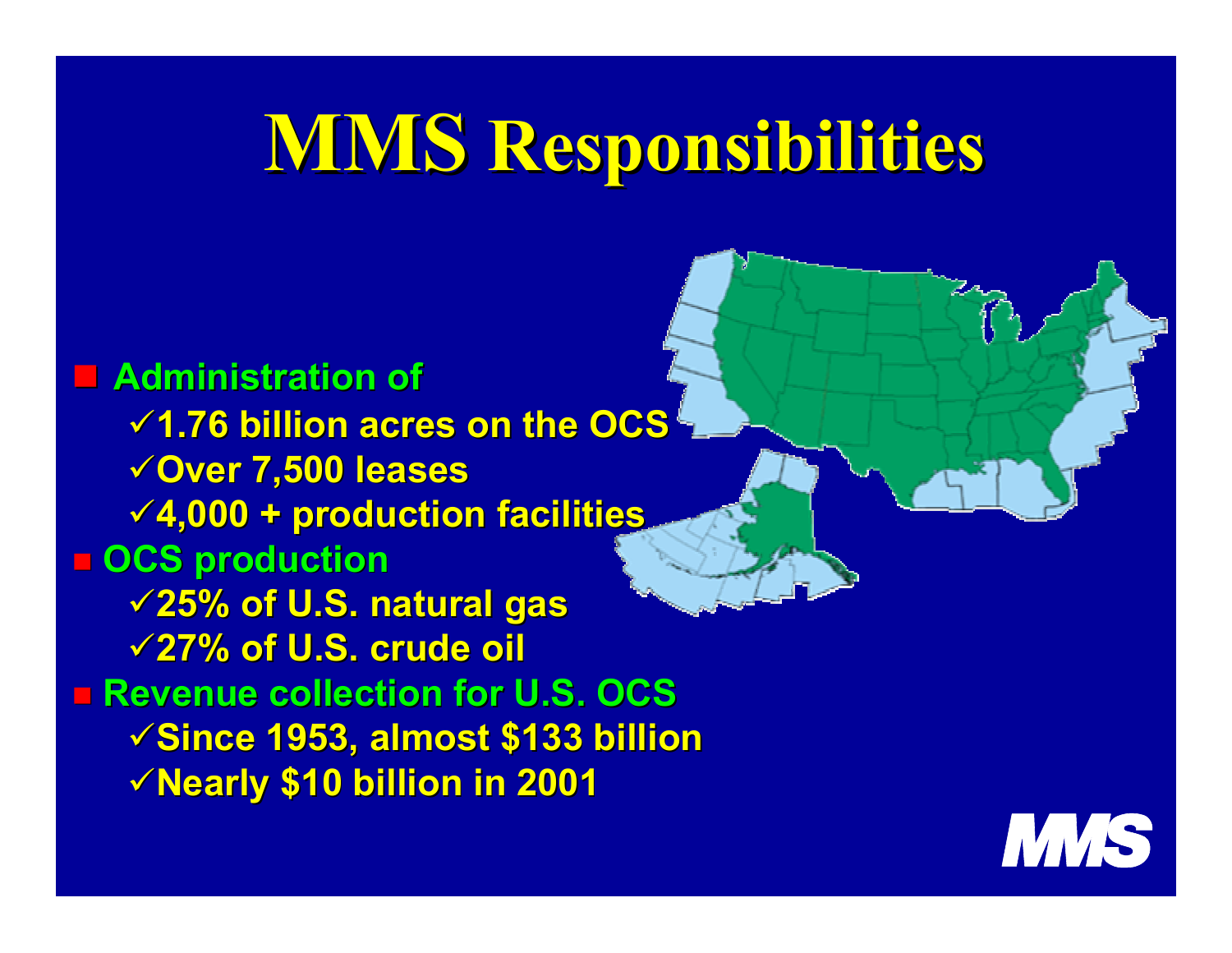# **Many Agencies Involved**

- $\bullet$  U.S. Coast Guard
	- Oil-spill response, port regulation, vessel inspection
- $\bullet$ • Office of Pipeline Safety
	- Pipeline inspections, standards
- $\bullet$  Environmental Protection Agency – Air and water quality
- $\bullet$  National Marine Fisheries Service
	- Marine mammals/endangered species
- $\bullet$ • Fish and Wildlife Service
	- Marine mammals/endangered species
- $\bullet$  Department of Commerce – Coastal programs

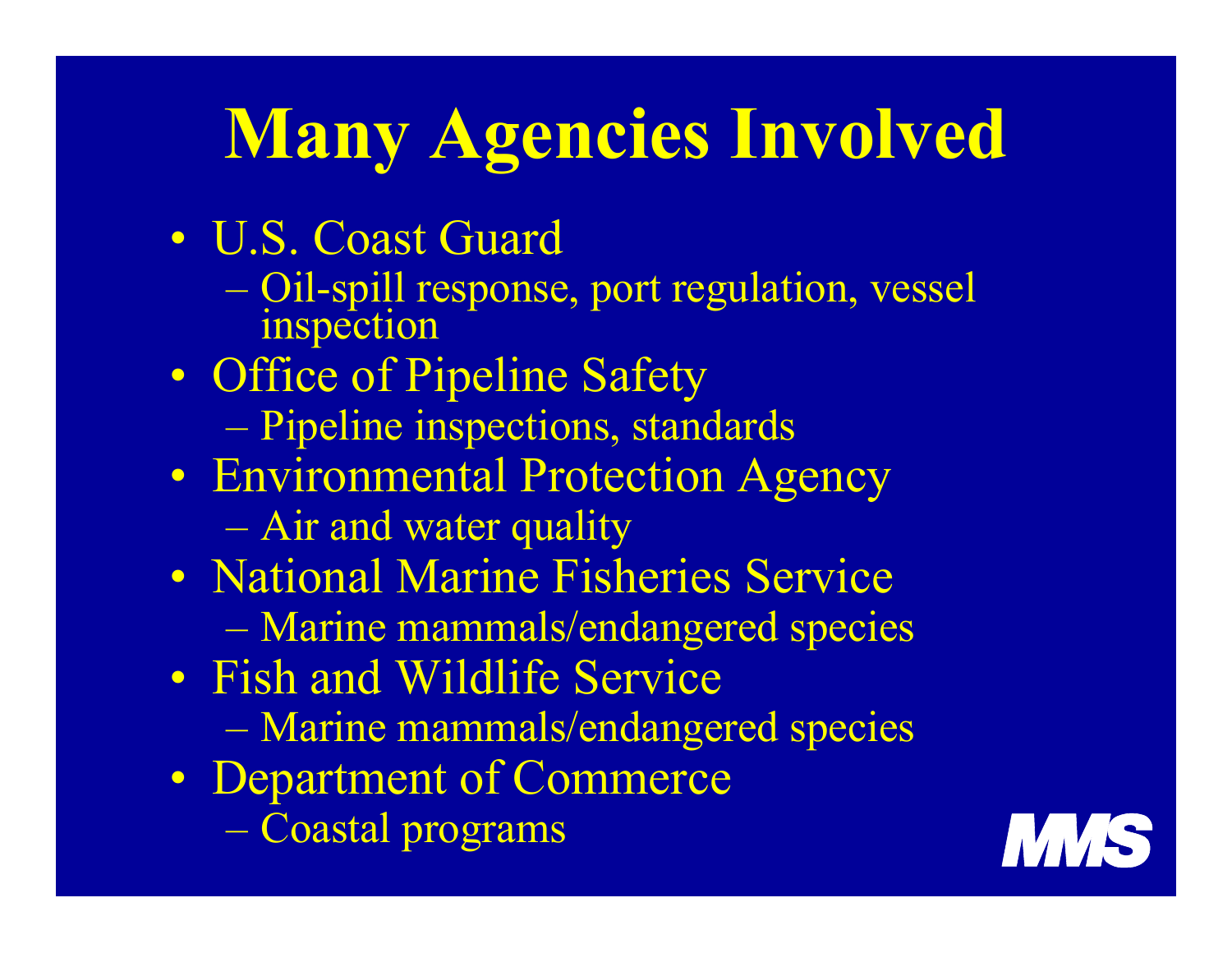# **Safety & Environmental Protection** *Two Core Objectives Two Core Objectives*



#### **Safe Offshore Operations**

Promote incident free operations during exploration and development on Federal Offshore Lands.

#### **Environmental Protection Environmental Protection**

Ensure that all activities on Federal Offshore lands are conducted with appropriate environmental safeguards.

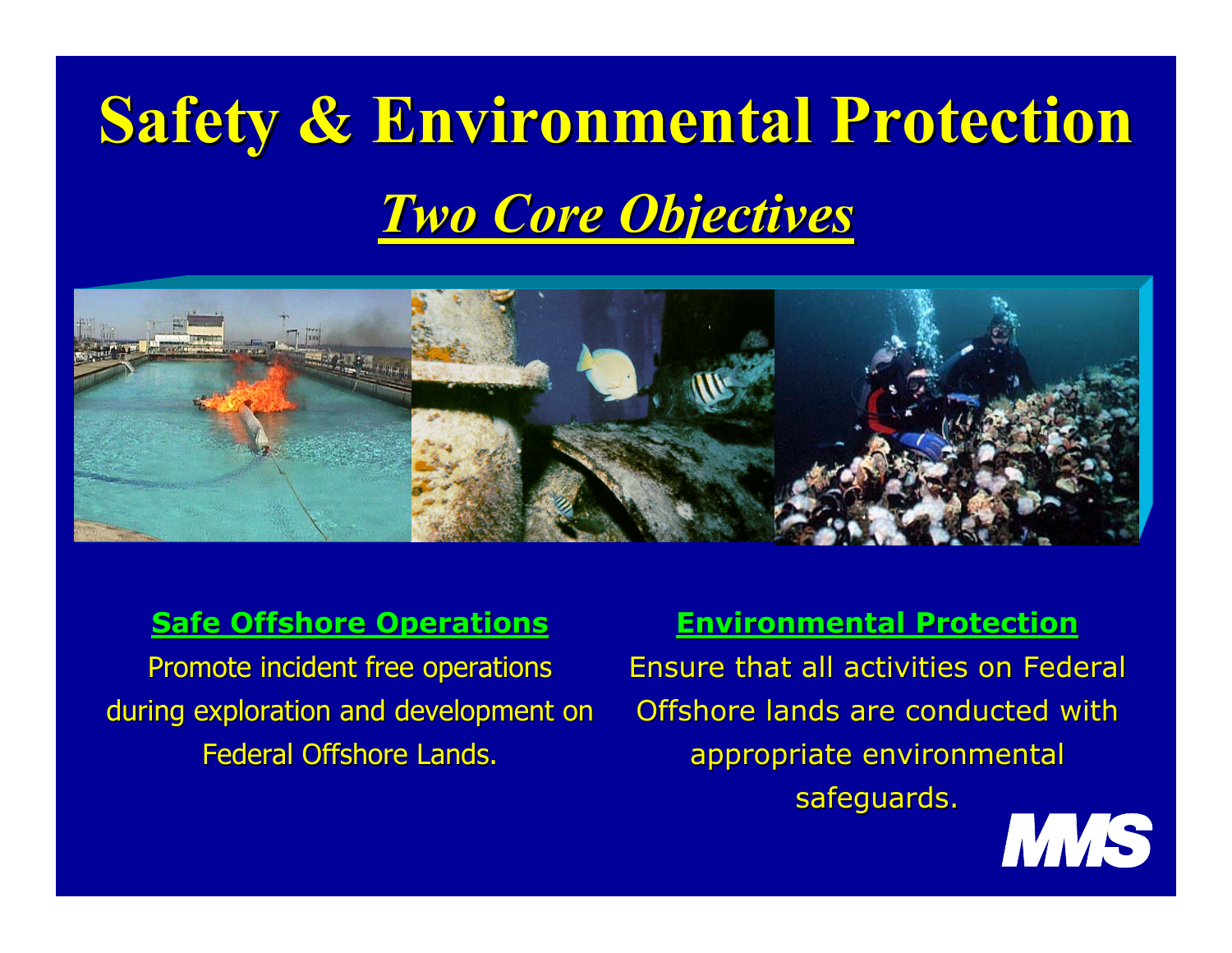# **Varied Clientele**

- $\bullet$ • Program must be responsive to operators
	- Some companies are small and operate single well caissons
	- Others are large multinationals who deal with cutting edge technology
- •• We require the same level of performance
	- Program does recognize that small operator may not have the same support staff as a major player

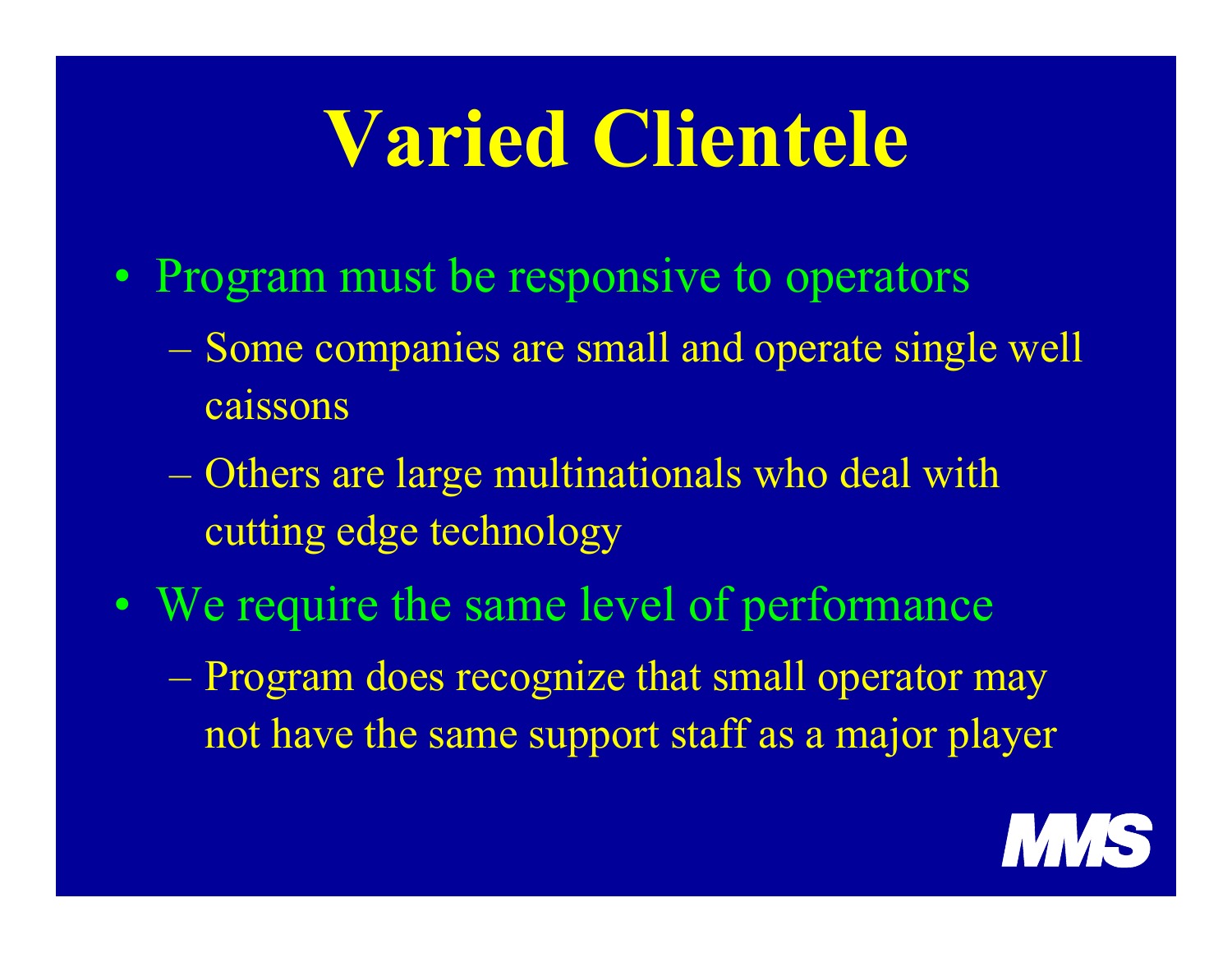# **The U.S. System—Process Rich**

- 5-Year Program
	- Outlines size, timing and location of potential sales
- Individual Lease Sales—competitive bidding
	- Primary term for completing exploration
	- Site specific environmental and safety requirements
	- Financial terms (minimum bid, royalties, rentals)
- Review of exploration and development plans
- Adaptations for deepwater activity

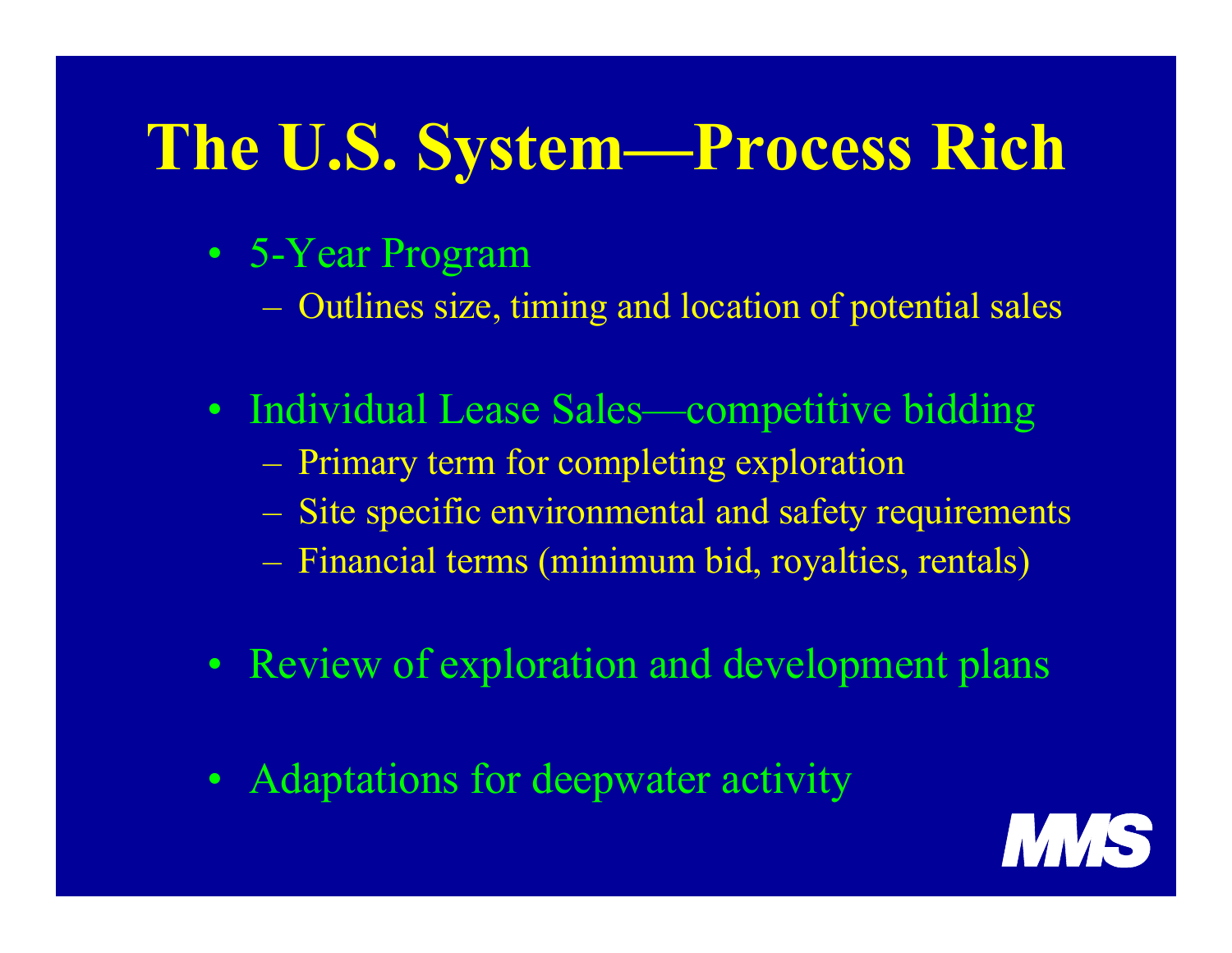# **Regulatory Strategy**

- •• Crossroads of developing new regulatory systems
	- Focus on performance while maintaining prescriptive features
- Consensus standards development
	- Mutual benefits for government and industry
- •• Industry collaboration
	- Through OOC, IADC, API & ISO
- Coordination and collaboration with other regulators around the world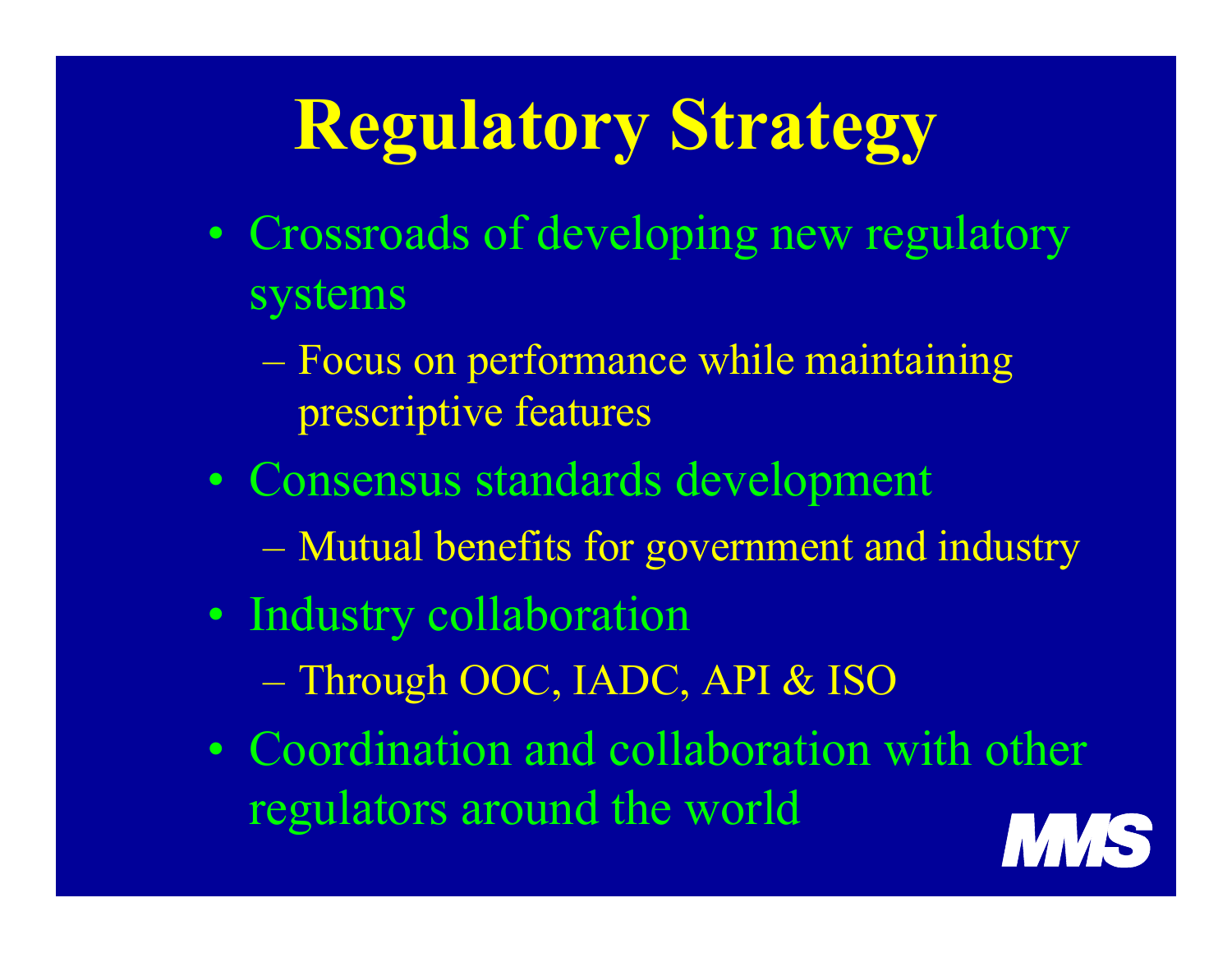## **Deepwater Operations Plan**

- •• DWOP requires 3 Parts conceptual, preliminary & final
	- Early dialogue focus on "total system"
	- MMS approval prior to major financial commitment
	- List alternative compliance and departures
- •• Avoid unnecessary regulatory rewrites

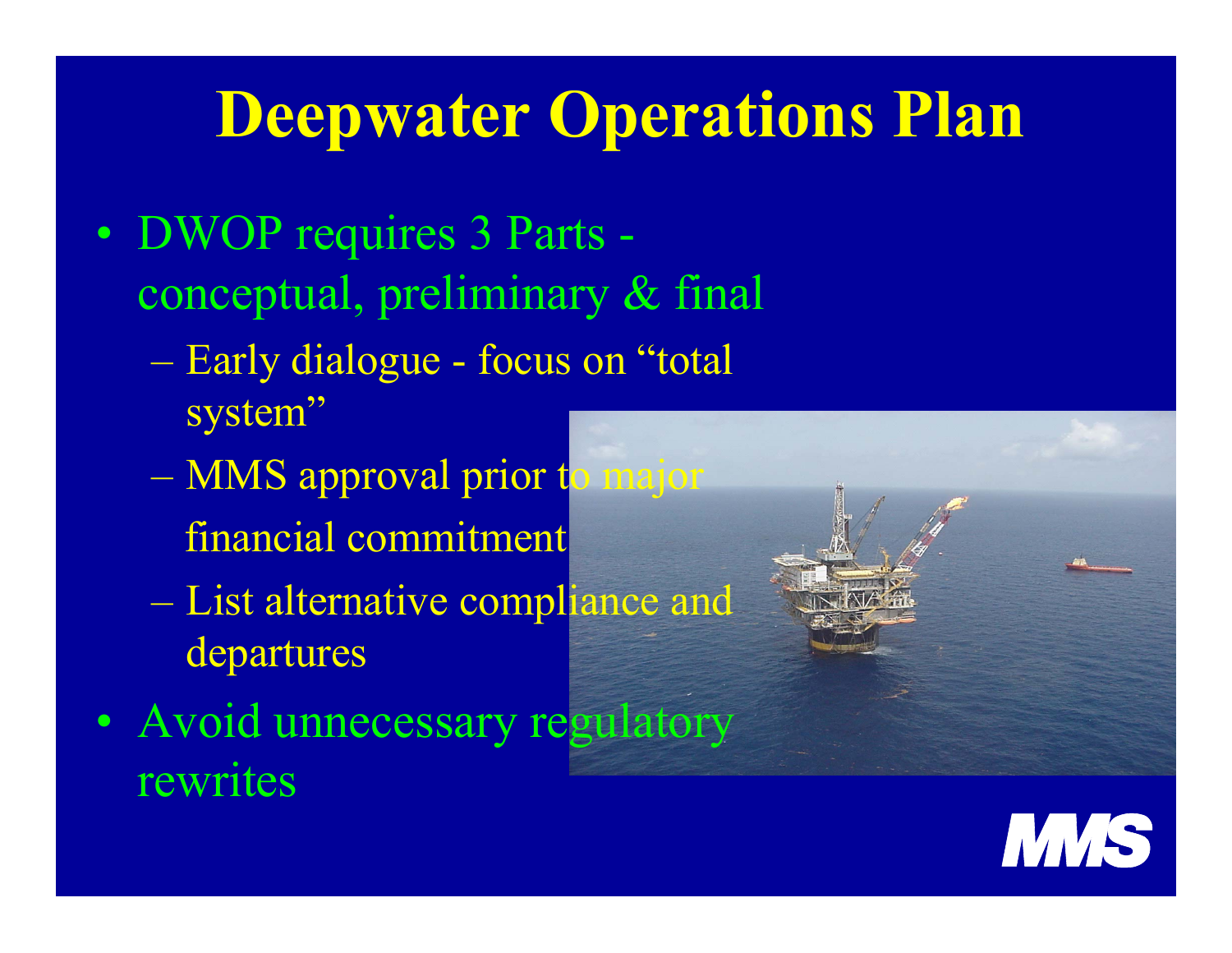# **Guiding Principles for Program**

- •• Operator responsibility
- •• Understanding human factors & mechanical systems interface
- •Measure performance
- $\bullet$ • Make sure poor performance carries a price



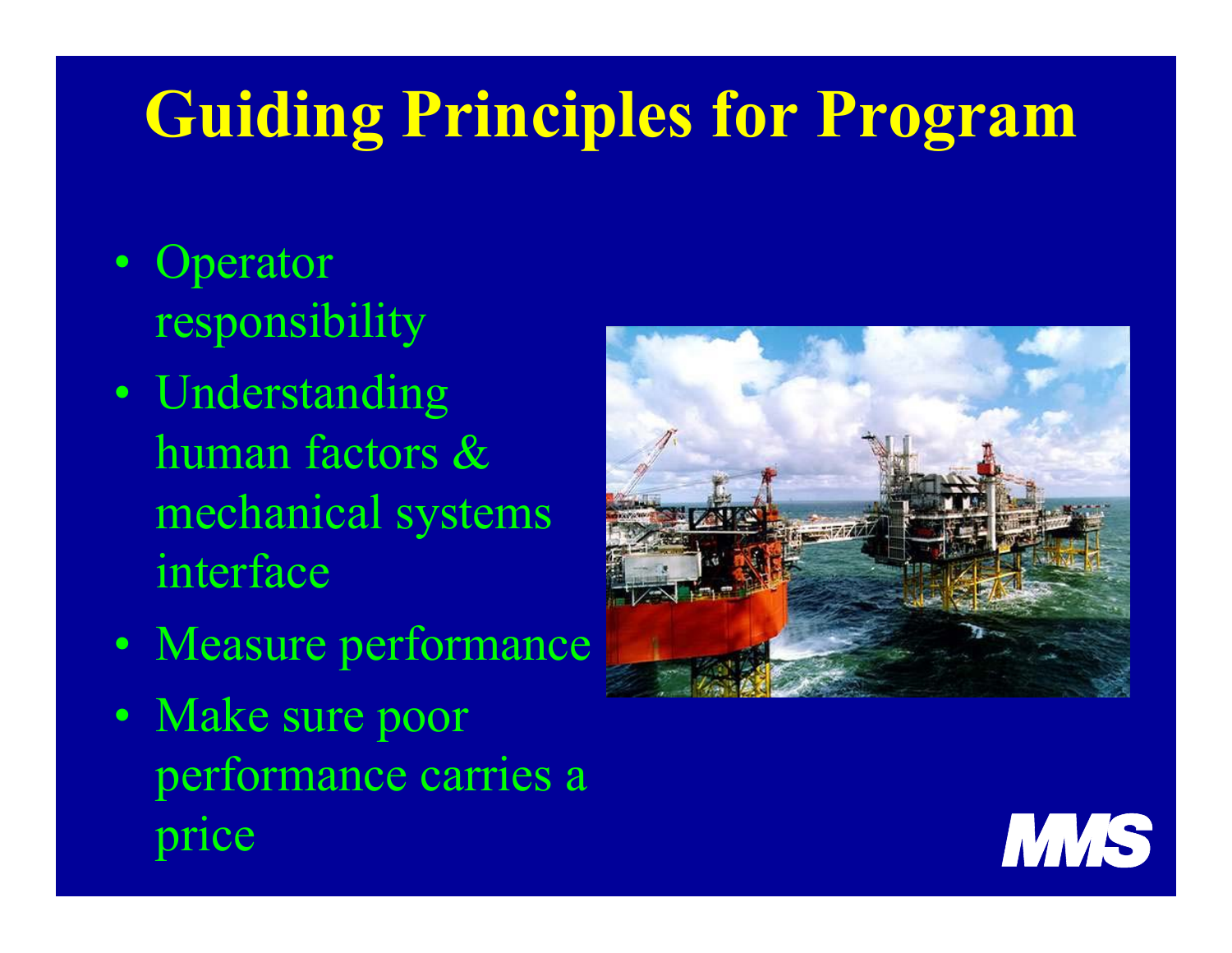## **Accident Investigation**

- $\bullet$ • An important responsibility - Industry & MMS
	- Should be integral part of operator's SEMP
	- Both should review data & conduct investigations
		- Determine root causes
		- Identify trends
		- Share information to prevent future incidents
- $\bullet$ • Use information to revise requirements and direct research
- $\bullet$ Share results through safety alerts and workshops
- $\bullet$ • Information exchange with international colleagues

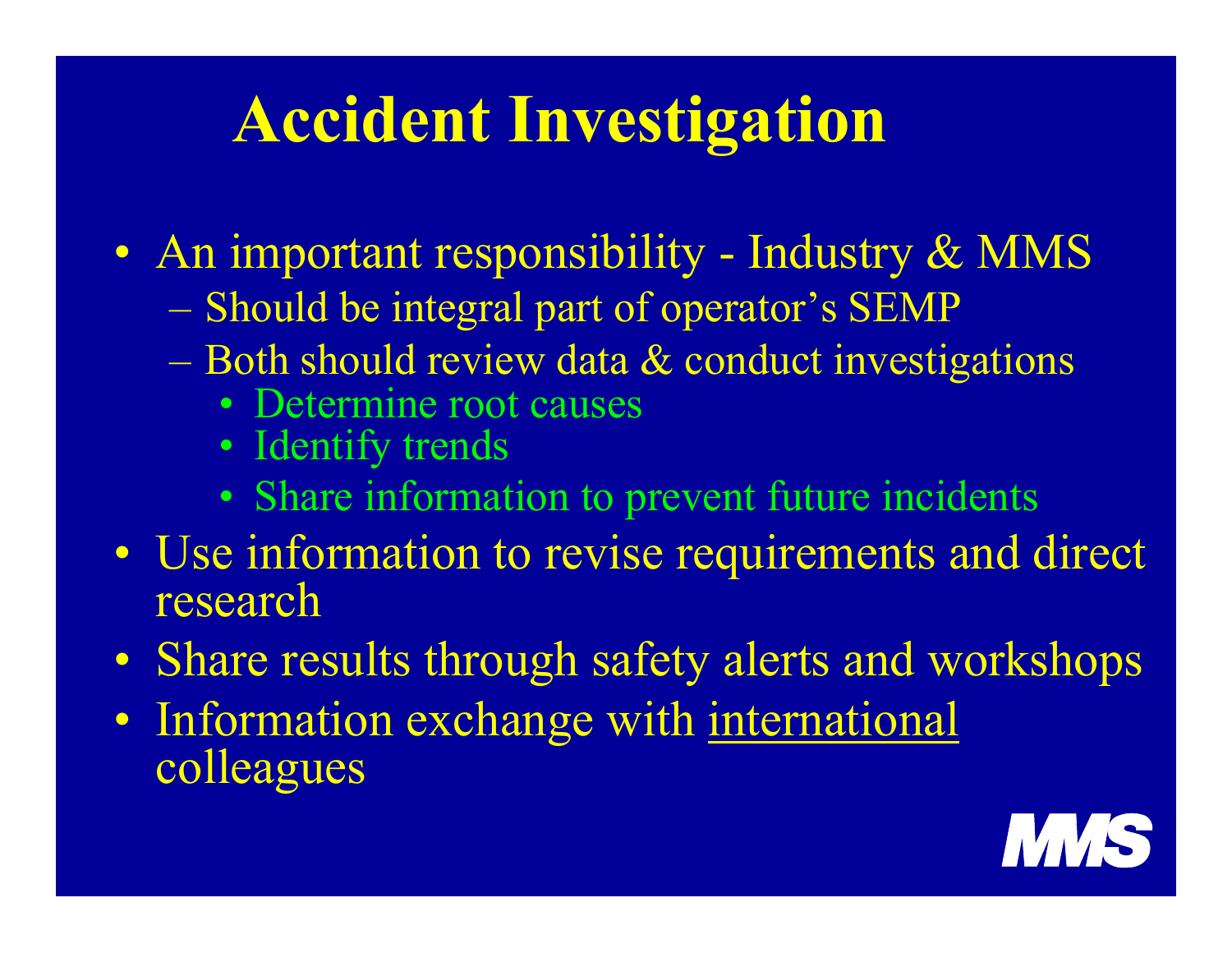#### **Human Factors Roles In Accidents**

•• Relationship between human factors andmanagement system failures

 $\bullet$  Negative human interaction with the system

•• Need to find the deepest underlying cause of the accident

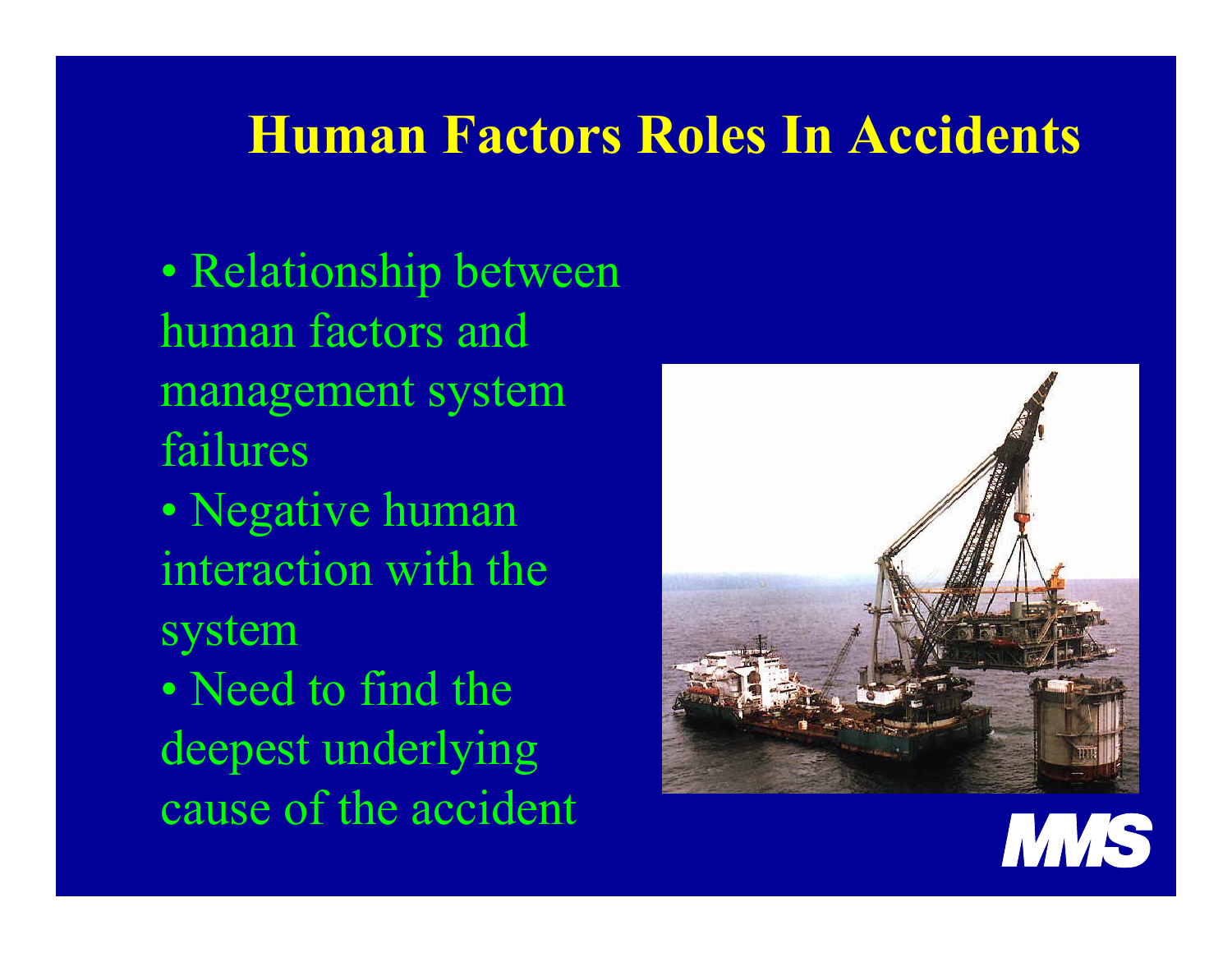## **Management System Failures**

• Failure may include the following:

- failure to identify hazardous aspects of an operation
- failure to provide guidelines for the safest way to accomplish a task
- failure to effectively implement the corporate safety program
- Need to address these failure modes to prevent future accidents

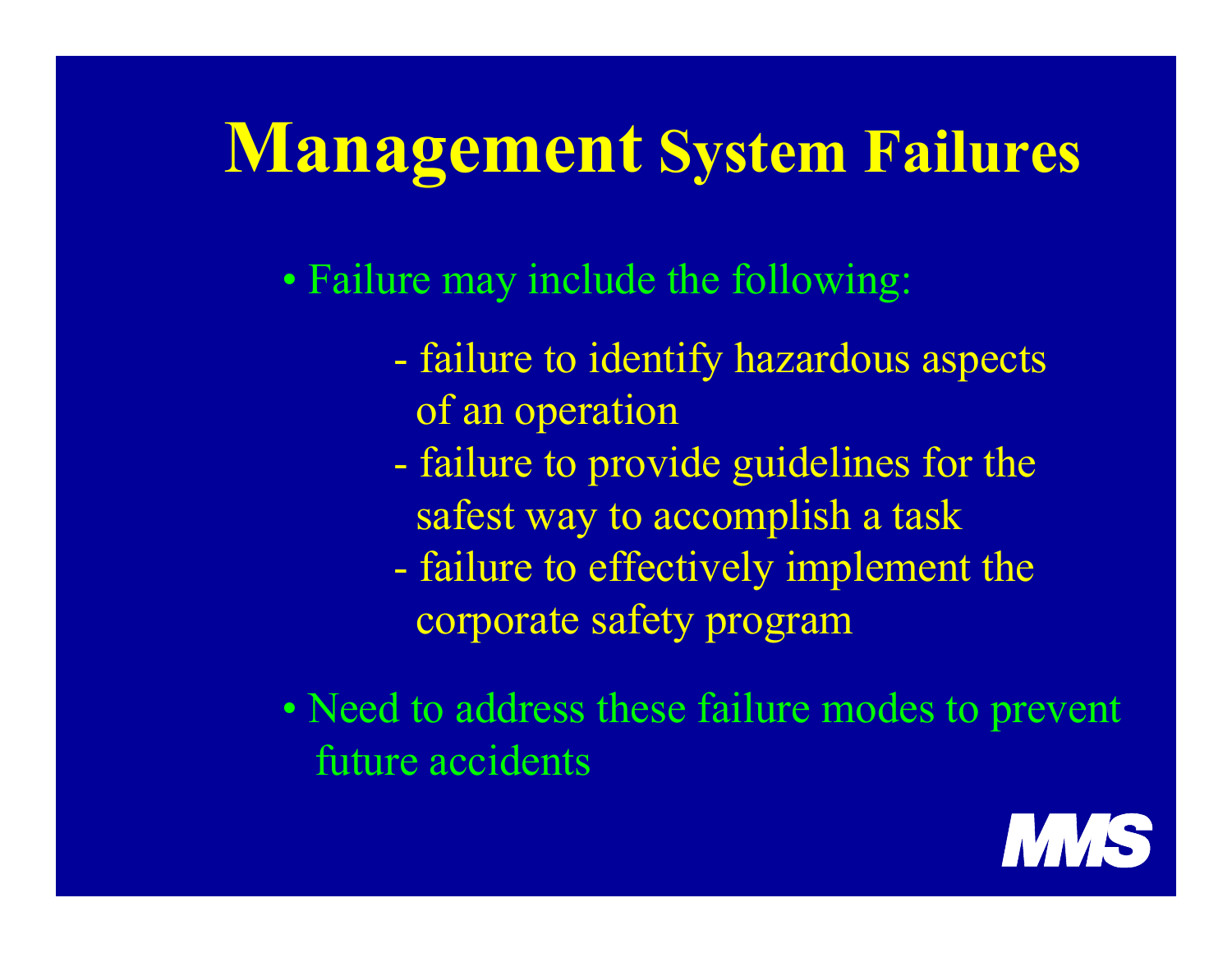### **Riser Package Accident**



#### **Control Panel**

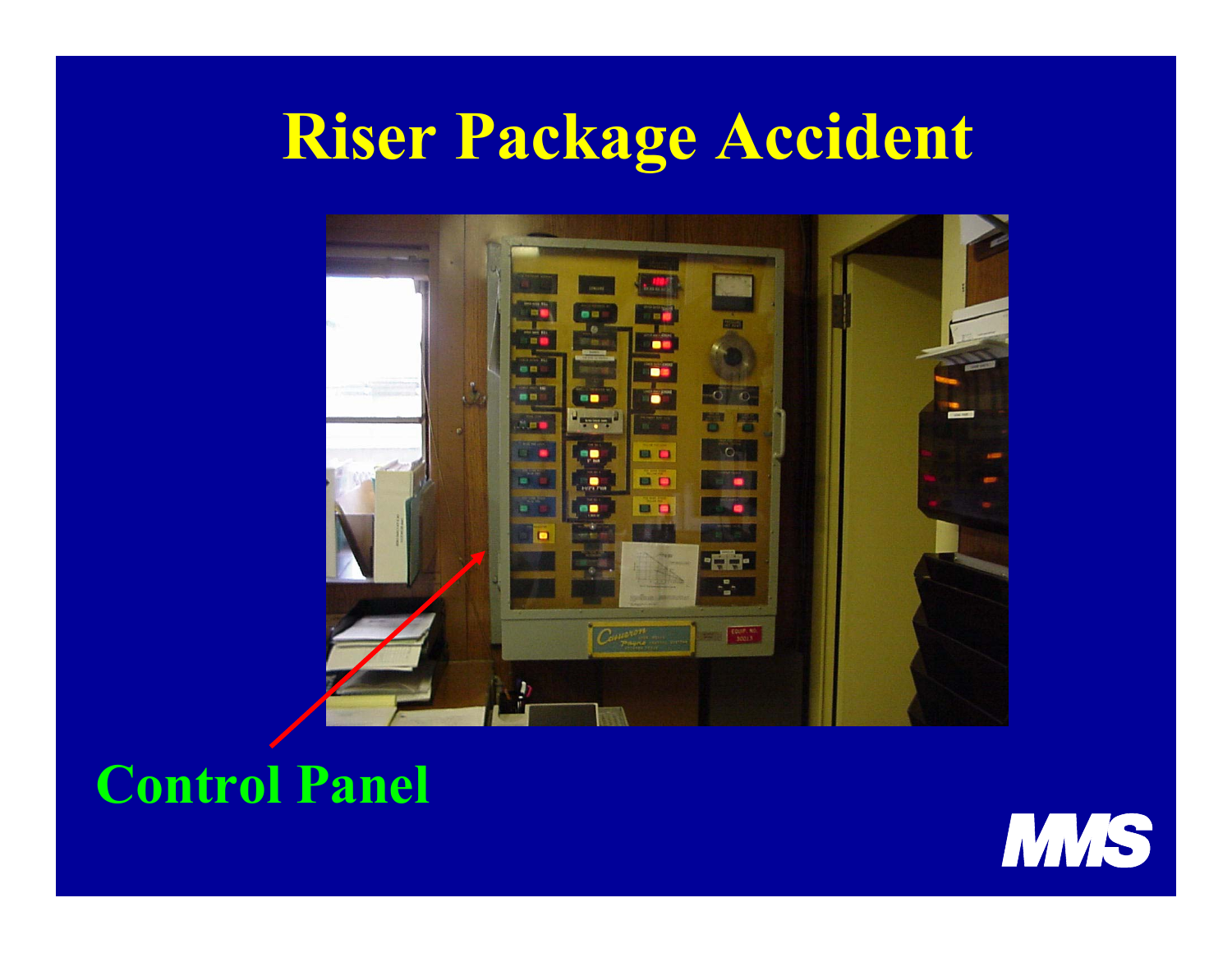### **A Crane Accident**



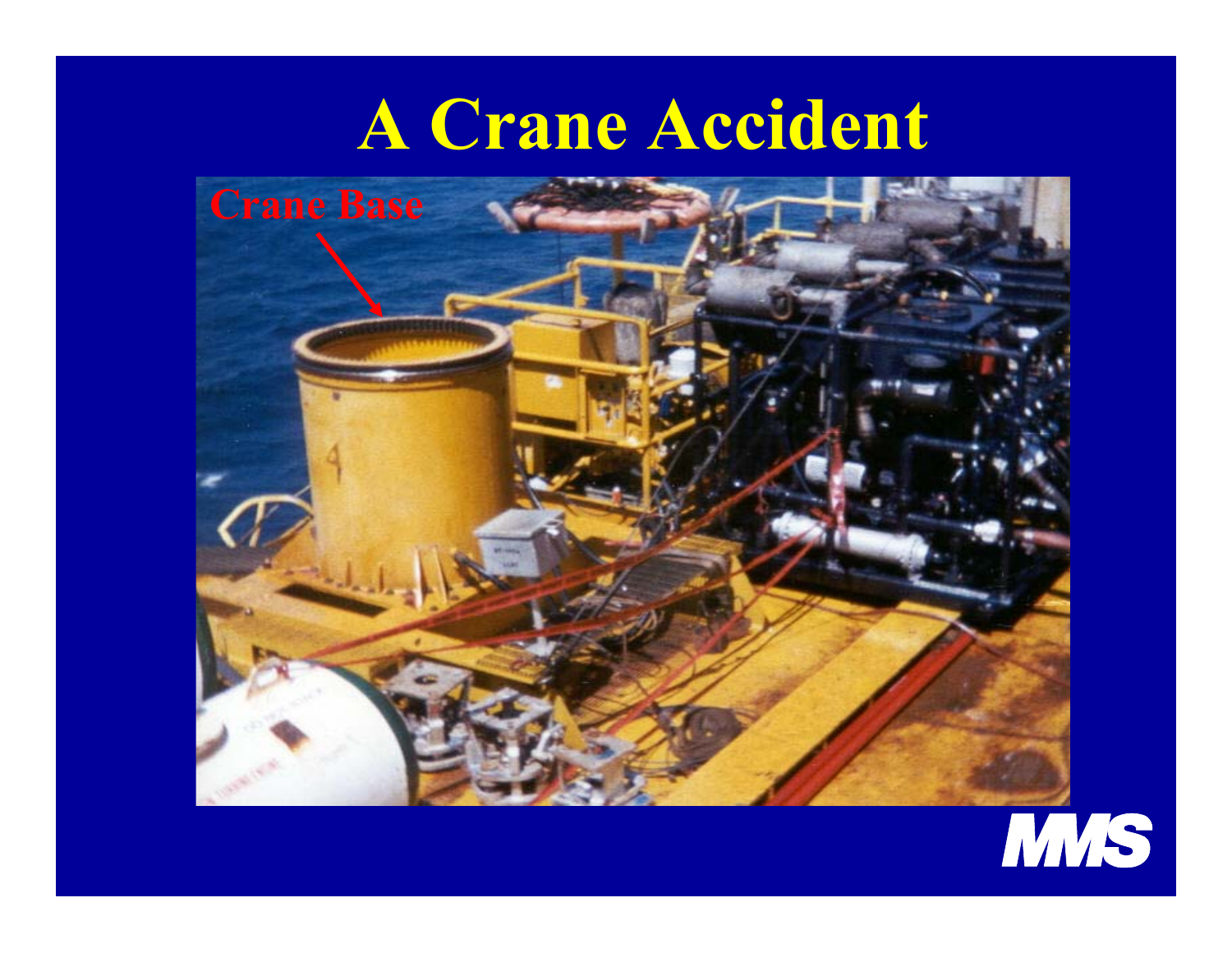# **Annual Performance Reviews**

- Continuing dialogue MMS & operators
- $\bullet$ • Safety - ensure corporate focus
- $\bullet$ Regulatory practices - feedback for MMS
- $\bullet$ • Poor performance - identify/suggest remedies
- Correct problems before they become serious